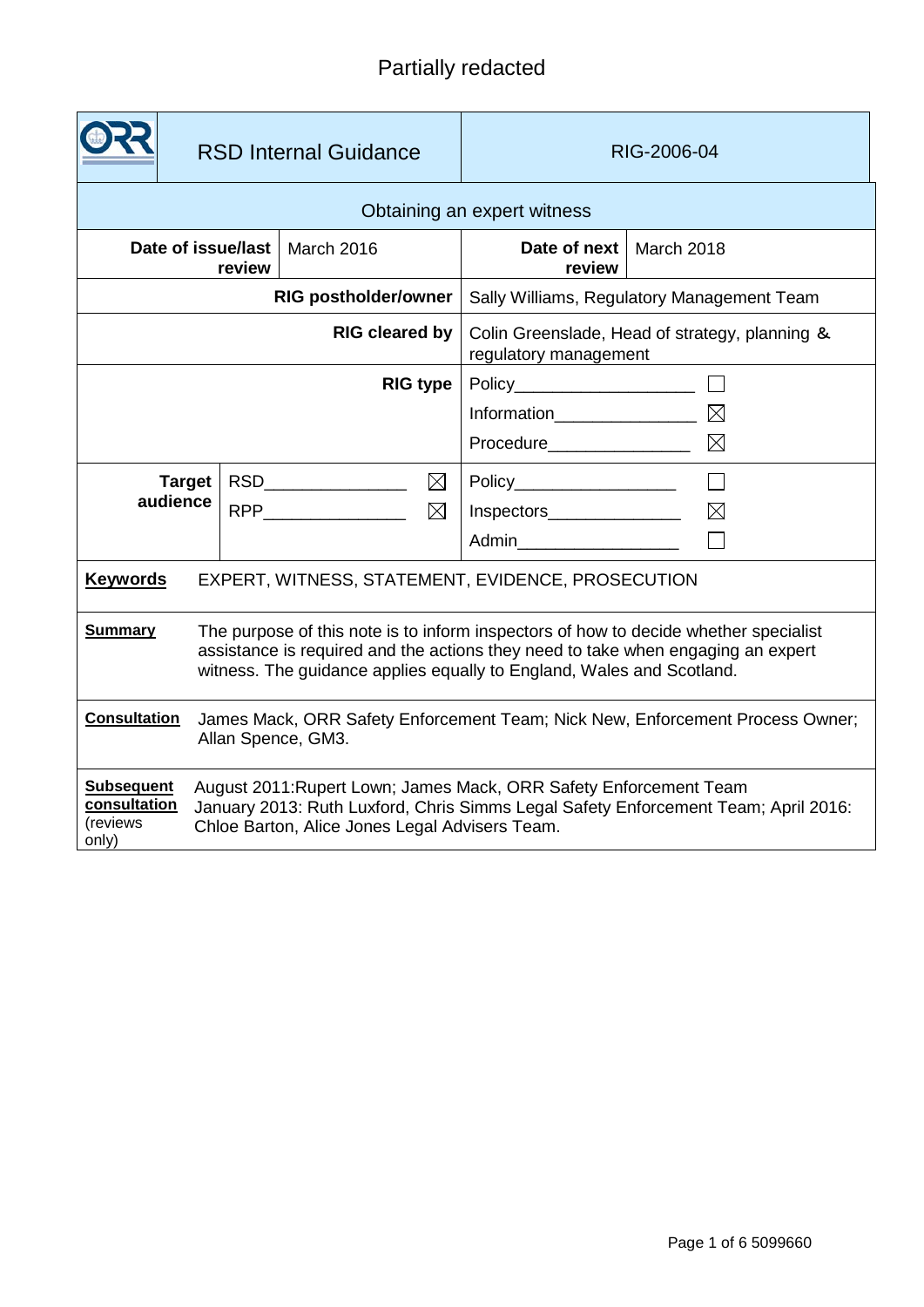## PROTECT – GUIDANCE REDACTED

**Introduction** 1. An inspector may feel the need for expert assistance in two situations: to assist with the technical aspects of an investigation and/or to give expert evidence in court.

> 2. Due to the technical complexity of many health and safety prosecutions, expert witnesses are instructed more frequently than in other cases. However, in many instances, the use of an expert has not always been strictly necessary in fact, they can sometimes add unnecessary complexity to a relatively straightforward case. (Remember, if we instruct an expert, the defence is likely to instruct two).

> 3. A judgement in the Scottish Supreme Court handed down in 2016 considered carefully the role of the expert witness and questioned the need for one. <https://www.supremecourt.uk/cases/docs/uksc-2014-0247-judgment.pdf>

4. The court summarised the role of an expert as follows:

*In our view four matters fall to be addressed in the use of expert evidence. They are (i) the admissibility of such evidence, (ii) the responsibility of a party's legal team to make sure that the expert keeps to his or her role of giving the court useful information, (iii) the court's policing of the performance of the expert's duties, and (iv) economy in litigation.*

5. So before making the decision to instruct an expert, you need to be very clear why an expert report is needed:

- what is the investigation about and what do you believe caused the accident e.g. lack of practical safeguards, sighting distance, failure to isolate live conductors, or management failings e.g. training, supervision, risk assessment;
- why do you need specialist assistance for example to examine and assess a piece of machinery that malfunctioned;
- what point(s) will you need to prove e.g. that the accident would not have happened if proper safeguards had been in place or that the accident was foreseeable;
- is evidence of the extent of risk needed, e.g. exposure to hazardous substances;
- have you already got evidence that covers these points or are there holes in your investigation that need filling;
- what are the potential defences to the breaches you have identified and how can you counter these;
- could the case be proved without an expert i.e. do the exhibits and witness statements already clearly show what happened and why;
- where there are no clear industry standards, what would reasonably practicable precautions have looked like in this instance?

Note: if the expert is only going to explain the vast quantities of evidence into simple terms that the court can understand, then he/she is not needed. That is the role of the prosecution team.

6. More detailed guidance on the role of an expert and their responsibilities are laid out in HSE guidance that should be read in conjunction with this RGD. http://www.hse.gov.uk/enforce/enforcementguidesc/expert/expert.htm#\_Instructing\_an\_expert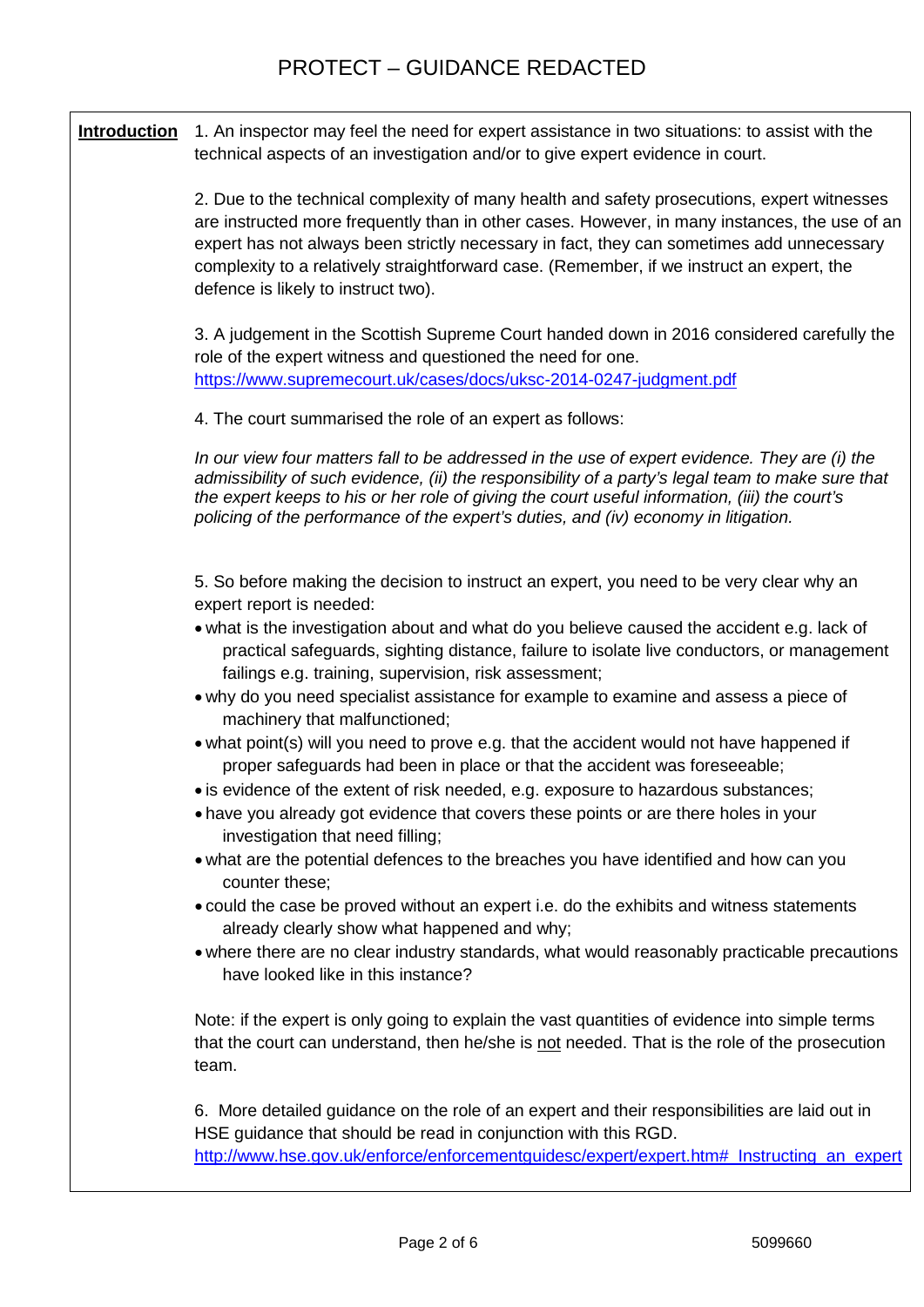### **Detail** 7. There are two different types of experts to consider: **specialist inspectors** and **Independent experts**

8. **ORR Specialist inspectors** might be involved in an investigation either as part of the investigation team (albeit with specialist knowledge) or as an independent expert witness. The specialist knowledge of inspectors involved in an investigation may allow them to be treated as an expert witness in the event of a prosecution. The courts have held that the fact that an expert may be employed by one of the parties to litigation, or the investigating authority i.e. ORR, would not debar him/her from giving expert evidence.

9. However, the roles of investigator and independent expert witness are usually mutually exclusive, and a specialist inspector will rarely be appointed as an independent expert if s/he is directly involved in the investigation.

10. The first consideration should be whether we have the necessary expertise amongst ORR's many specialist inspectors before engaging an external independent expert.

11. Where other expertise is required, our first consideration is generally to instruct an **independent expert** from the wide range of HSE specialists and then HSL. Our Memorandum of Understanding with HSE explains how we will share expertise. [Memorandum of understanding between the Health and Safety Executive \(HSE\) and ORR](http://orr.gov.uk/__data/assets/pdf_file/0006/1698/mou-between-orr-and-hse-300415.pdf)  **pdf icon** [PDF, 3,348 Kb](http://orr.gov.uk/__data/assets/pdf_file/0006/1698/mou-between-orr-and-hse-300415.pdf)

12. Independent experts will normally not have been involved in, and must remain independent of, the investigation. His/her role is to assist the court on matters where their ordinary, everyday experience does not enable them to adequately consider the issues in the case.

13. For example, an independent expert might comment on the evidence found during the investigation about precautions that were in place at the time of the accident, and explain why these did not meet the usual good practice - introducing published guidance or professional standards. They may also give their opinion of explanations that have been provided by the defendant in witness statements or written submissions.

14. An expert witness will need to show the court that they have the requisite expertise and experience for dealing with the particular area they are asked to comment about. For example:

- do they have any specialist qualifications in this area?
- have they worked in that particular area for a significant amount of time?
- have they given evidence as an expert in this area, or other area before?

15. The duties of expert witnesses have been emphasised at training courses; Part 19 of the Criminal Procedure Rules 2015.

[http://www.justice.gov.uk/courts/procedure-rules/criminal/docs/2015/crim-proc-rules-2015](http://www.justice.gov.uk/courts/procedure-rules/criminal/docs/2015/crim-proc-rules-2015-part-19.pdf) [part-19.pdf](http://www.justice.gov.uk/courts/procedure-rules/criminal/docs/2015/crim-proc-rules-2015-part-19.pdf)

16. The latest revision of the Criminal Procedure Rules in 2015 introduced an explicit duty on the expert to comply with directions made by the Court and to inform the Court of any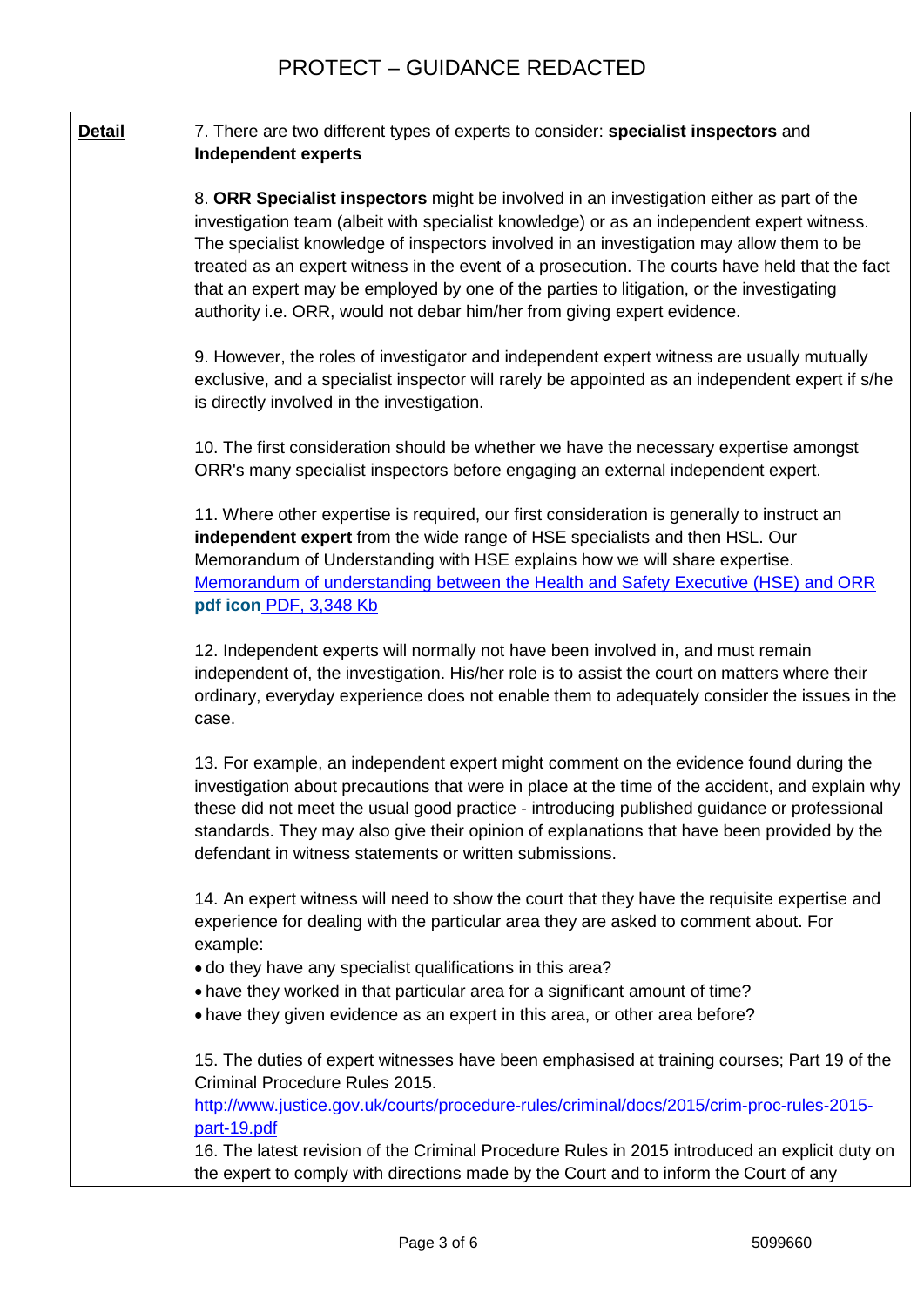significant failure, including by another, to take any step required by such directions. Compliance with Court directions and providing information to the experts in order to allow them to comply with directions remains of the utmost importance.

17. In addition, ORR follows CPS [guidance](http://www.cps.gov.uk/legal/d_to_g/disclosure_manual/) see Annex 1

http://www.cps.gov.uk/legal/d\_to\_g/disclosure\_manual/disclosure\_manual\_chapter\_36/ to ensure that experts working with ORR enable us to comply with our duties in respect of disclosure.

18. The completion of the Expert's Declaration Form by our experts will provide us with confidence that experts are aware of, and are complying with, their obligations.

19. Unlike other witnesses, expert witnesses are allowed to provide opinion – as opposed to only factual – evidence in certain areas. Therefore, their expertise – as well as their credibility – may be an issue in the case.

20. The CPS has provided further guidance to its Prosecution Team and its experts on how to comply with disclosure obligations; ORR will follow this guidance to ensure we also comply with our disclosure obligations.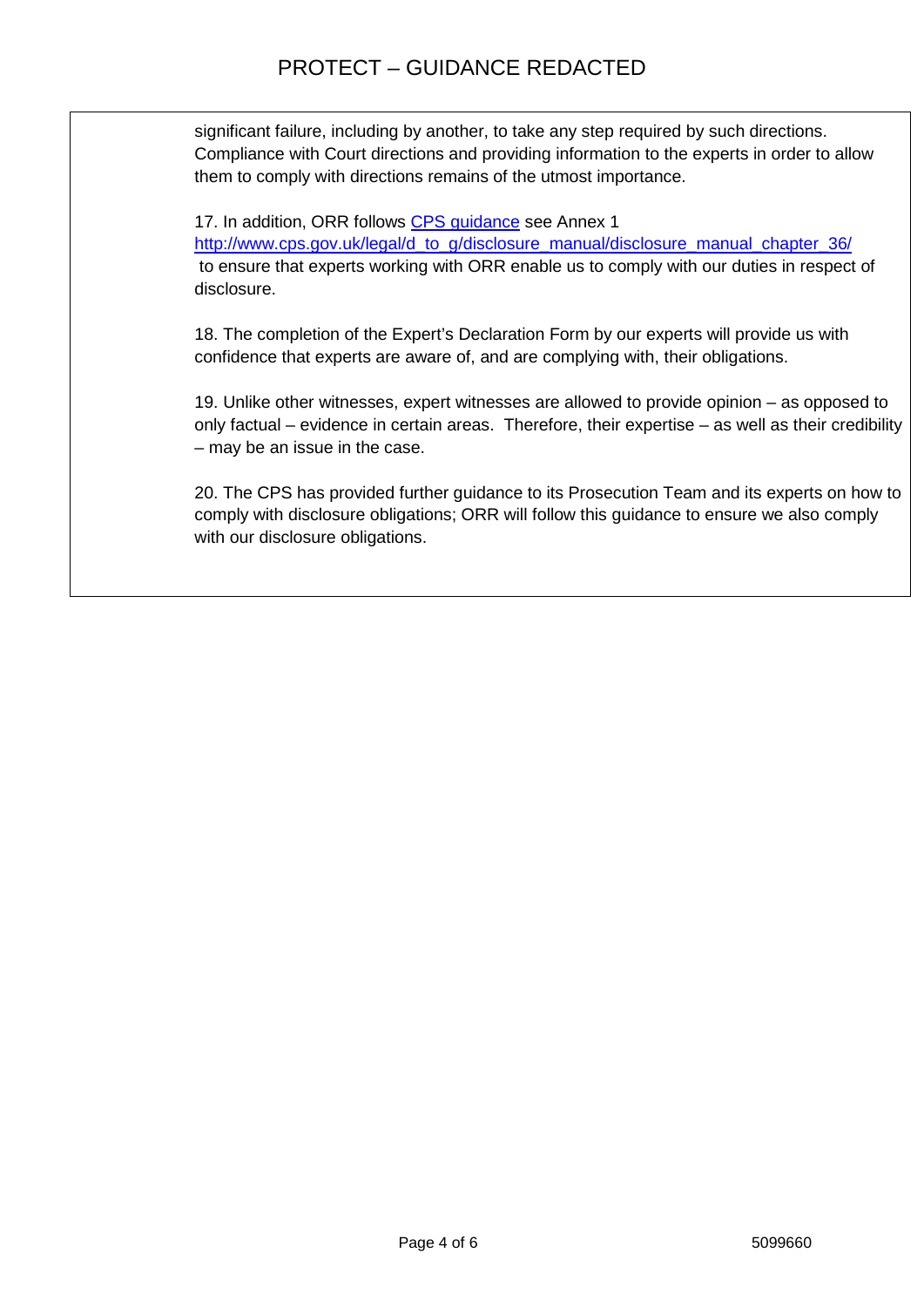| <b>Action</b> | 22. Inspectors should continue to follow the guidance given in the HSE Enforcement Guide,<br>and:                                                                                               |  |  |  |
|---------------|-------------------------------------------------------------------------------------------------------------------------------------------------------------------------------------------------|--|--|--|
|               | 23. Those engaging an expert witness need to:                                                                                                                                                   |  |  |  |
|               | a. ensure that the 'questions upon which an opinion is sought' are clearly recorded.                                                                                                            |  |  |  |
|               | include in all instructions a reminder of experts' obligations as to the contents of an<br>b.<br>expert report contained in Part 33.3 of the CrPR;                                              |  |  |  |
|               | provide the CPS guidance booklet (Annex 2) to any expert instructed, instructing<br>C.<br>them to:                                                                                              |  |  |  |
|               | - return the completed Expert Witness's Self-Certificate before carrying out any<br>work on behalf of ORR; and                                                                                  |  |  |  |
|               | - ensure the declaration is included in any statement/report;                                                                                                                                   |  |  |  |
|               | - ensure the Expert's Index of Unused Material is completed and returned with any<br>statement/report;                                                                                          |  |  |  |
|               | d. provide the expert with a copy of The Academy of Experts' Expert's Declaration Form<br>and instruct the expert to read and sign the declaration, inserting it at the end of their<br>report; |  |  |  |
|               | e. Complete a PNC check for all experts instructed                                                                                                                                              |  |  |  |
|               | f. Refer to RMT if:                                                                                                                                                                             |  |  |  |
|               | - An expert does not complete the Self-Certificate or Expert Declaration Form;                                                                                                                  |  |  |  |
|               | - The Declaration Form is not provided with any expert statement or report;                                                                                                                     |  |  |  |
|               | - The Index of Unused Material is not returned with a statement/report.                                                                                                                         |  |  |  |